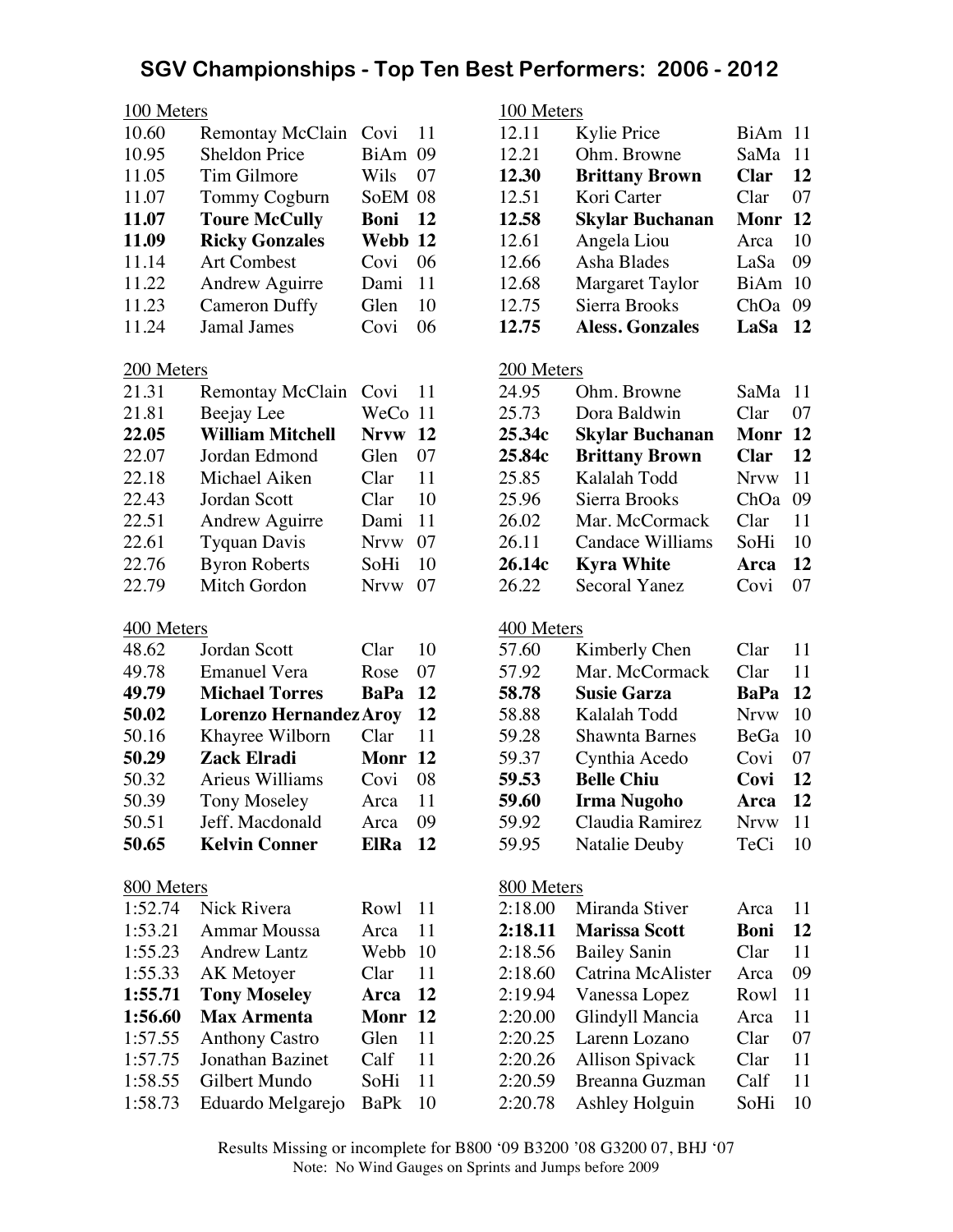#### 1600 Meters

| 4:10.27 | Amar Moussa                    | Arca        | 11 |
|---------|--------------------------------|-------------|----|
| 4:16.17 | Nick Rivera                    | Rowl        | 11 |
| 4:16.75 | <b>Sergio Gonzalez</b>         | Arca        | 12 |
| 4:17.30 | <b>Daniel De La Torre LaSa</b> |             | 12 |
| 4:17.52 | Paul Ross                      | Clar        | 11 |
| 4:18.76 | <b>Anthony Castro</b>          | Glen        | 11 |
| 4:20.16 | <b>Ryan Vargas</b>             | Arca        | 11 |
| 4:20.64 | Francis Lee                    | Arca        | 11 |
| 4:20.81 | Alfredo Folgar                 | <b>Nrvw</b> | 10 |
| 4:21.37 | Jonathan Bazinet               | Calf        | 10 |

#### 3200 Meters

| 9:15.15 | <b>Daniel De La Torre LaSa</b> |             | 12 |
|---------|--------------------------------|-------------|----|
| 9:15.93 | Sergio Gonzalez                | Arca        | 12 |
| 9:21.38 | Diego Mercado                  | WeCo 06     |    |
| 9:30.15 | <b>Ryan Vargas</b>             | Arca        | 11 |
| 9:32.32 | <b>Renaud Poizat</b>           | Arca        | 09 |
| 9:32.45 | Colin Domonoske                | Clar        | 11 |
| 9:32.53 | <b>Dillon Nobbs</b>            | Boni        | 12 |
| 9:33.10 | <b>Christian Garcia</b>        | <b>SaFe</b> | 12 |
| 9:34.17 | <b>Ryan Sanchez</b>            | <b>Glen</b> | 12 |
| 9:34.89 | Aaron Mora                     | Whit        | 11 |

#### 110 meter High Hurdles

| 14.34 | <b>Toure McCully</b> | Boni        | 12 |
|-------|----------------------|-------------|----|
| 14:58 | <b>James Knowles</b> | <b>StFr</b> | 12 |
| 14.64 | <b>Kevin Chiao</b>   | Gabr        | 12 |
| 14.66 | <b>Terry Ford</b>    | Rowl        | 12 |
| 14.77 | Darien Johnson       | BiAm 10     |    |
| 14.90 | Jarrett Gonzalez     | Dami 11     |    |
| 14.93 | <b>Jimmy Frazier</b> | WeCo 12     |    |
| 14.94 | James Martin         | Alhm 11     |    |
| 15.07 | Alex Ostrowski       | Glen        | 10 |
| 15.31 | <b>Caleb Simmeth</b> | <b>StFr</b> | 12 |

## 300 meter Intermediate Hurdles

| 39.03 | <b>James Martin</b>  | Alha        | 11 |
|-------|----------------------|-------------|----|
| 39.15 | Jeremy Ortega        | <b>Nrvw</b> | 11 |
| 39.21 | <b>James Knowles</b> | <b>StFr</b> | 12 |
| 39.86 | Alex Ostrowski       | Glen        | 10 |
| 39.97 | Omar Madrigal        | Pasa        | 10 |
| 40.18 | <b>Andrew Cruz</b>   | LoAl        | 12 |
| 40.32 | Marcus Fortugno      | ChOa        | 07 |
| 40.38 | <b>Kevin Chiao</b>   | Gabr        | 12 |
| 40.62 | <b>Art Combest</b>   | Covi        | 06 |
| 40.71 | Sean Ferrera         | Clar        | 07 |
|       |                      |             |    |

## 1600 Meters

| 4:53.61 | Catrina McAlister    | Arca        | 10 |
|---------|----------------------|-------------|----|
| 5:03.11 | Christy Adamyk       | Glen        | 07 |
| 5:06.75 | <b>Marissa Scott</b> | Boni        | 12 |
| 5:11.40 | Lauren Justus        | Glen        | 11 |
| 5:12.59 | Merin Arft           | Clar        | 11 |
| 5:14.22 | <b>Breann Guzman</b> | Calf        | 11 |
| 5:14.55 | <b>Bailee Henry</b>  | <b>ElRa</b> | 12 |
| 5:15.08 | Alejandra Quintero   | Arca        | 10 |
| 5:15.10 | Christ. Cooperstein  | Whit        | 10 |
| 5:15.16 | Helena Van Loan      | <b>SoPa</b> | 12 |

#### 3200 Meters

| 10:40.64 Catrina McAlister  | Arca        | 10 |
|-----------------------------|-------------|----|
| 11:13.66 Lauren Justus      | Glen        | 11 |
| 11:19.94 Christy Adamyk     | Glen        | 06 |
| 11:20.86 Marissa Scott      | <b>Boni</b> | 12 |
| $11:21.53$ Taylor Jones     | LaMi        | 10 |
| 11:23.75 Alejandra Quintero | Arca        | 10 |
| 11:28.79 Mackenzie Landa    | Boni        | 12 |
| 11:29.19 Brittnie Munoz     | Rose        | 08 |
| 11:31.17 Vianca Holguin     | SoHi        | 11 |
| 11:31.31 Lenore Moreno      | WeCo 08     |    |

## 100 meter Hurdles

| 14.89 | Alexis Walker          | Pasa        | 10 |
|-------|------------------------|-------------|----|
| 14.64 | Kia Smith              | Monr        | 11 |
| 15.19 | Kori Carter            | Clar        | 07 |
| 15.35 | Ericka Johnson         | Rowl 11     |    |
| 15.45 | O. Browne              | SaMa        | 11 |
| 15.48 | <b>Sharese West</b>    | <b>Nrvw</b> | 11 |
| 15.56 | Amara Berry            | Webb 11     |    |
| 15.96 | Johanne Boulat         | Arca        | 08 |
| 16.10 | <b>Madison Herrera</b> | Monr 12     |    |
| 16.17 | <b>Maddie Keyser</b>   | Clar        | 10 |

#### 300 meter Low Hurdles

| Kori Carter            | Clar -  | 07 |
|------------------------|---------|----|
| O. Browne              | SaMa    | 11 |
| Alexis Walker          | Pasa    | 10 |
| Rosie Lewis            | Webb    | 09 |
| <b>Isabel Annino</b>   | Arca    | 12 |
| <b>Belle Chiu</b>      | Covi    | 12 |
| Ericka Johnson         | Rowl    | 11 |
| <b>Madison Herrera</b> | Monr 12 |    |
| Johanne Boulat         | Arca    | 08 |
| Jessica Centeno        | Covi    | 10 |
|                        |         |    |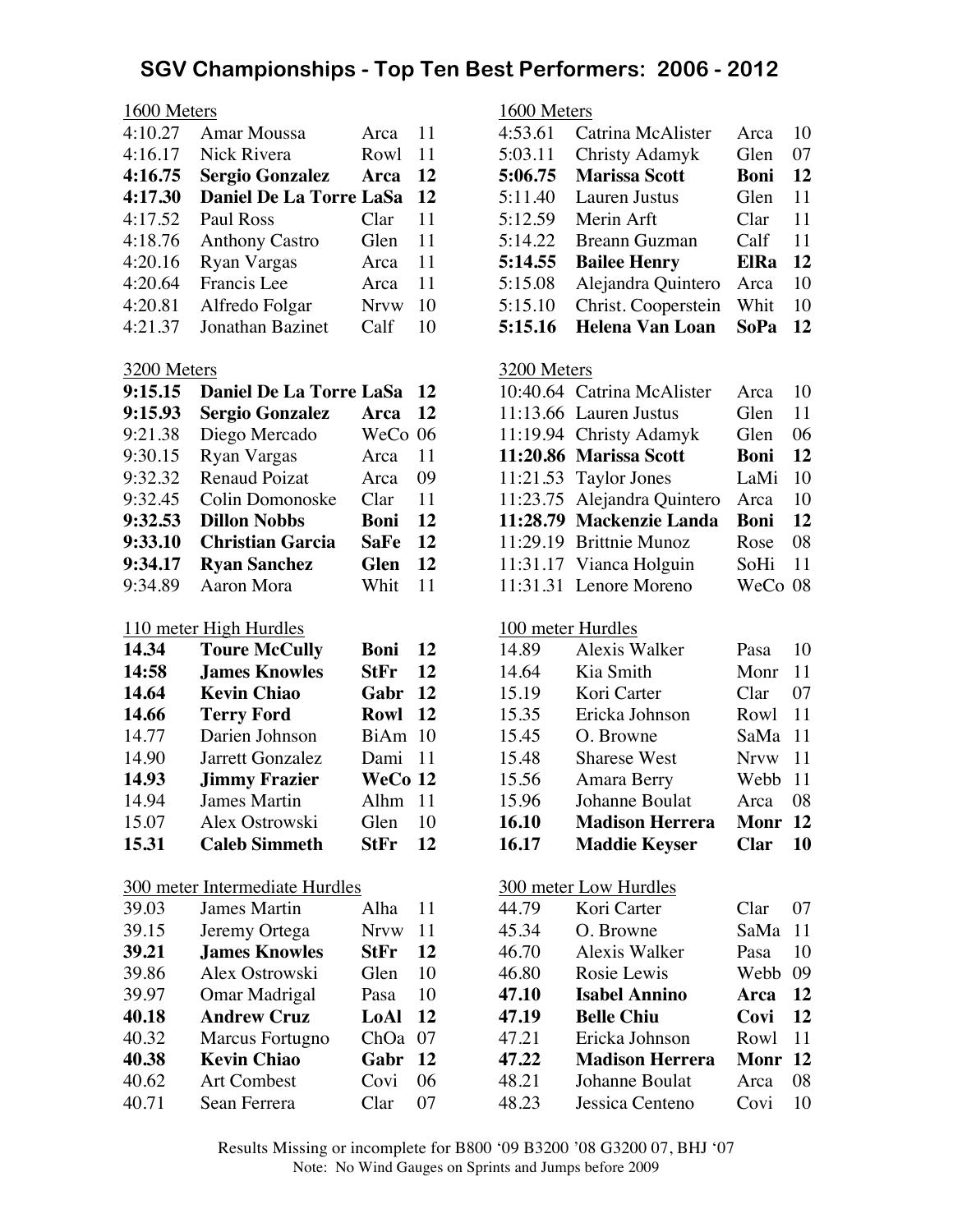|                     | $4 \times 100$ meter Relay  |             |           |                   | $4 \times 100$ meter Relay  |             |      |
|---------------------|-----------------------------|-------------|-----------|-------------------|-----------------------------|-------------|------|
| 43.01               | Pasadena                    |             | 2010      | 48.44             | Monrovia                    |             | 2011 |
| 43.17               | Covina                      |             | 2011      | 49.47             | Northview                   |             | 2010 |
| 43.26               | <b>Bishop Amat</b>          |             | 2009      | 49.28             | Monrovia                    |             | 2012 |
| 43.45               | <b>Bonita</b>               |             | 2012      | 49.51             | Northview                   |             | 2011 |
| 43.51               | Claremont                   |             | 2010      | 49.78             | Claremont                   |             | 2011 |
| 43.55               | Monrovia                    |             | 2012      | 49.79             | Claremont                   |             | 2007 |
| 43.65               | Claremont                   |             | 2011      | 50.01             | <b>Charter Oak</b>          |             | 2007 |
| 43.71               | Arcadia                     |             | 2009      | 50.05             | Glendora                    |             | 2012 |
| 43.75               | <b>Bishop Amat</b>          |             | 2011      | 50.07             | <b>Bishop Amat</b>          |             | 2010 |
| 43.76               | <b>Bishop Amat</b>          |             | 2010      | 50.22             | <b>Arcadia</b>              |             | 2012 |
|                     |                             |             |           |                   |                             |             |      |
| 4x400 meter Relay   |                             |             |           | 4x400 meter Relay |                             |             |      |
| 3:23.07             | <b>Arcadia</b>              |             | 2012      | 3:59.09           | Claremont                   |             | 2011 |
| 3:24.85             | Monrovia                    |             | 2012      | 4:01.11           | <b>Claremont</b>            |             | 2012 |
| 3:25.54             | Claremont                   |             | 2011      | 4:01.56           | <b>Arcadia</b>              |             | 2012 |
| 3:25.97             | Rowland                     |             | 2012      | 4:03.94           | Northview                   |             | 2010 |
| 3:26.02             | Arcadia                     |             | 2011      | 4:03.99           | Arcadia                     |             | 2008 |
| 3:26.30             | Northview                   |             | 2007      | 4:06.17           | Northview                   |             | 2009 |
| 3:27.43             | Arcadia                     |             | 2009      | 4:07.24           | Northview                   |             | 2008 |
| 3:28.24             | <b>Baldwin Park</b>         |             | 2011      | 4:07.41           | Arcadia                     |             | 2010 |
| 3:28.61             | Glendora                    |             | 2007      | 4:07.50           | <b>La Salle</b>             |             | 2012 |
| 3:28.71             | Damien                      |             | 2011      | 4:09.22           | Claremont F/S               |             | 2010 |
|                     |                             |             |           |                   |                             |             |      |
| <b>Shot Put</b>     |                             |             |           | <b>Shot Put</b>   |                             |             |      |
| $58'8 - 1/4"$       | <b>Ellis McCarthy</b>       | Monr 12     |           | 38'10             | <b>Cassie Ramirez</b>       | <b>Nrvw</b> | 12   |
| 55'0''              | Jesus Correa                | Rose        | 07        | $37'6 - 1/2''$    | <b>Qristen Bouey</b>        | TeCi        | 07   |
|                     | 49'10-1/4" Michael Bassette | <b>TeCi</b> | <b>12</b> | 35'11''           | <b>Janise Qin</b>           | Arca        | 12   |
| $49'3 - 1/4$        | Pedro Robles                | MoVw11      |           | 35'5''            | <b>Alison Sharp</b>         | Glen        | 07   |
| 48'9''              | Andrew Brown                | Clar        | 07        | $34'10-1/4"$      | Noel Wright                 | Clar        | 09   |
| $48^{\circ}6 - 1/4$ | Peter Nonu                  | SoHi        | 10        | 34'10''           | Josefina Lares              | SoEM 07     |      |
| $48'5 - 3/4"$       | Paul Osunwa                 | BiAm 09     |           |                   | Tu Tram Nguyen              | Arca        | 10   |
| 48'5''              | Eric Becher                 | TeCi 07     |           | $34'7 - 1/2''$    | Shelby McCray               | LaSa 07     |      |
| 48'1"               | Brian Luc                   | Rose        | - 09      | $34'5 - 1/4"$     | Fran. Almanza               | BiAm 11     |      |
| 47'7''              | <b>Hector Alarcon</b>       | $MtVw$ 10   |           | 34'4''            | <b>Ro. Bartholomew Glen</b> |             | 12   |
| <u>Discus</u>       |                             |             |           | <b>Discus</b>     |                             |             |      |
| 158'2''             | <b>Blake Mitchell</b>       | <b>Glen</b> | 12        | 135'5''           | <b>Shelby McCray</b>        | LaSa        | 07   |
| 156'11"             | Jesus Correa                | Rose        | 07        | 132'9''           | <b>I.Aikhionbare</b>        | LaSa        | 11   |
| 156'5''             | <b>Hector Alarcon</b>       | MtVw 10     |           | 122'0''           | <b>Ivy Nunez</b>            | Aryo        | 11   |
| 155'11''            | <b>Bobby Villega</b>        | BeGa 12     |           | 120'8''           | <b>R.</b> Bartholomew       | <b>Glen</b> | 12   |
| 150'4"              | Oliver Kirkeby              | Clar        | 07        | 113'4             | Fran. Almanza               | BiAm        | 10   |
| 145'4"              | Carlos Loera                | WeCo 10     |           | 113'2''           | Alison Sharp                | Glen        | 07   |
| 143'10''            | <b>Noah Winnick</b>         | <b>Clar</b> | 12        | 112'10''          | <b>Chantel Diaz</b>         | Covi        | 08   |
| 143'6'              | <b>Brad Beckwith</b>        | Glen        | 10        | 107'9''           | <b>Cassie Ramirez</b>       | <b>Nrvw</b> | 12   |
| 142'10''            | <b>Jimmy Salazar</b>        | <b>Noga</b> | 12        | 107'3             | Her. Kozasky                | <b>Alha</b> | 12   |